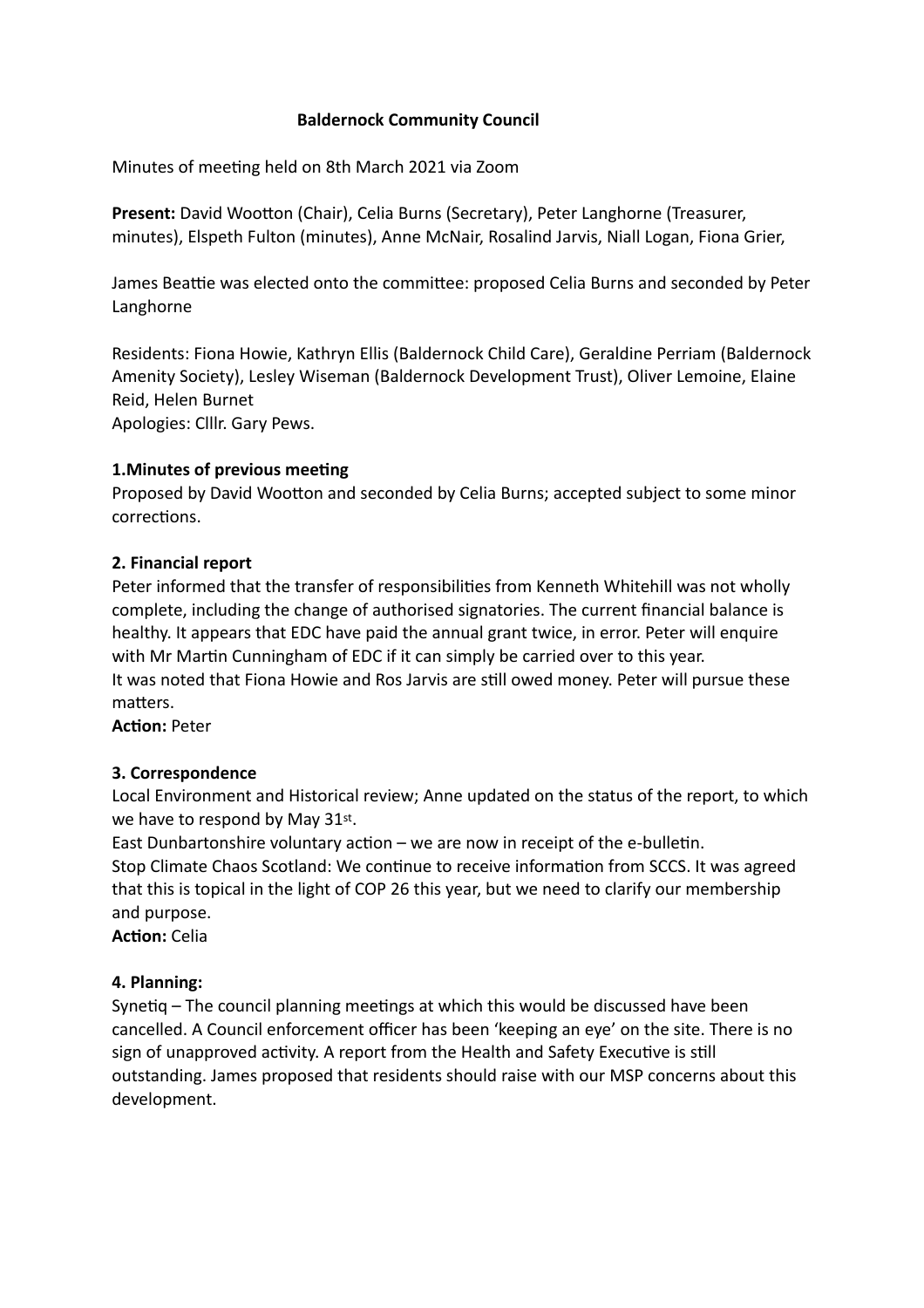Hallside, Glenorchard Road – Anne explained that this proposed development was a large extension. It would have limited local impact, but may affect the neighbours. It was felt that there were no grounds on which the Community Council could object.

Bankhill Farm – Celia reported that notification of this planning application was received after it had been granted. Celia to raise this with EDC. **Action: Celia** 

High Blochairn – There was little or no information about this application on the Council website – Anne to contact EDC for details. **Action: Anne** 

Branziet Cottages – Erection of a steel garage is proposed. Anne said that this structure would be next to the main road and would not look particularly attractive – a more sympathetic material or improved screening would help. Anne will raise these concerns with planning officials.

#### **Action: Anne**

Castlehill Farm- The Community Council have concerns about this development, including the size of the structures, their siting and the fact that they would be built on greenbelt, contrary to the local development plan. There was discussion about the draft submission objecting to the application which had been circulated – David read its content to those present. The draft submission to be amended in the light of points made during the discussion. Objection to be submitted to EDC Planning Department. **Action: Anne and Elspeth** 

## **5.Roads**

The increased use of back roads during lockdown was noted with consequent damage to verges. Lesley asked that the Community Council contact EDC to clear drains on the back road, which has not been done for some time, as they are overflowing when it rains. **Action:** Celia to write to EDC.

#### **6.Broadband**

Lesley reported that the initial offer from Open Reach has been accepted. The final offer will come in two weeks' time. The UK government's scheme will close shortly. We are now approaching the voucher pledging stage – everyone needs to pledge their voucher. Lesley said that it was important that everyone participated within the time scale and speculated how best to motivate people to do this. Although current broadband speeds might be adequate for some people, they were not sufficient in the long term. Broadband speeds would increasingly be a feature in house sales. James said that efficient broadband was particularly important for people working from home.

David once again thanked Lesley for all her work on this issue.

Action: Celia to emphasise the need for participation in the voucher pledging in the next newsletter.

## **7.Baldernock Amenity Society**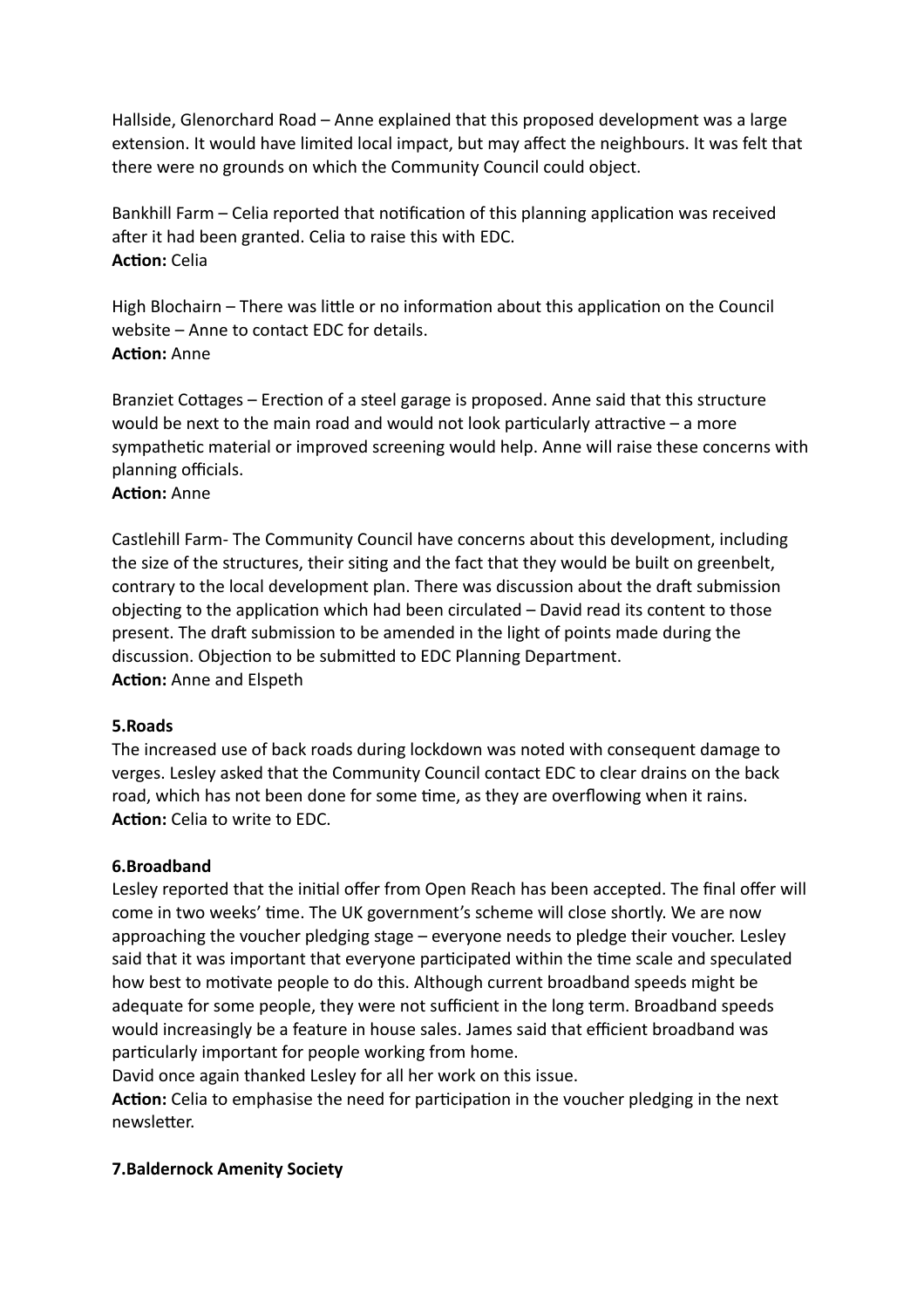Geraldine said that there was no recent activity to report. The Society had submitted their response to EDC's Local Development Plan 2. Paul Bishop and Geraldine are still working on biodiversity issues.

She noted that the current economic situation has affected British Land; they are unlikely to give up on the Dougalston plan, which would maximise their assets here.

## **8.Baldernock website**

Fiona Howie suggested that she become a co-opted member of the Community Council with the role of managing the website. This was welcomed and agreed.

She informed that e-mails are still being sent to the generic Baldernock e-mail address.

## **9. Baldernock Tartan**

Fiona Grier reported that there had been delays in progress due to the Covid pandemic. However, a local weaver  $-$  Ingles Buchan  $-$  had been identified. A final decision has been made on the colours of the fabric. News on the items for sale will be included in the April newsletter, and the tartan group will compose a separate newsletter with further details.

# **10. Church Hall**

David reported that he and Callum Wilson, a local contractor, had visited the hall. Callum did not think that building a ramp for disabled access from the front of the hall was feasible, due to the limited space available and regulations regarding the gradient. The only possibility he could envisage was to have access going round the back of the building. He also pointed out that if there is a requirement for disabled access, there is also a requirement for disabled toilets.

Anne said that there had previously been discussion under the auspices of the Development Trust about a Community Centre. There was now a vacant site, previously occupied by Balmore Garden Centre. Should we be exploring this? It would carry more weight if the Community Council, the Development Trust and the Amenity Society were all involved. Lesley said that the work undertaken by the Development Trust had led to the conclusion that regenerating the Church hall was the most practical option for a community facility. The church is keen to do some work on the hall.

It was also noted that Council planners could advise on the disabled access issue, and on possible funding sources.

Action: David to contact EDC Planning Department for advice re disabled access issue. Anne to explore with EDC possibility of Community Centre

## **11.Baldernock Primary School:**

Kathryn reminded those present that her role was in relation to After School Care, and she was unable to report fully on other school matters.

Pupils in classes P.1-3 had returned to school 3 weeks ago, and this had gone well. Classes P4-7 are due to return on March 15th.

Childcare restarted two weeks ago, and Afer School Care was due to restart the following week.

Lesley said that the school building was in need of repair.